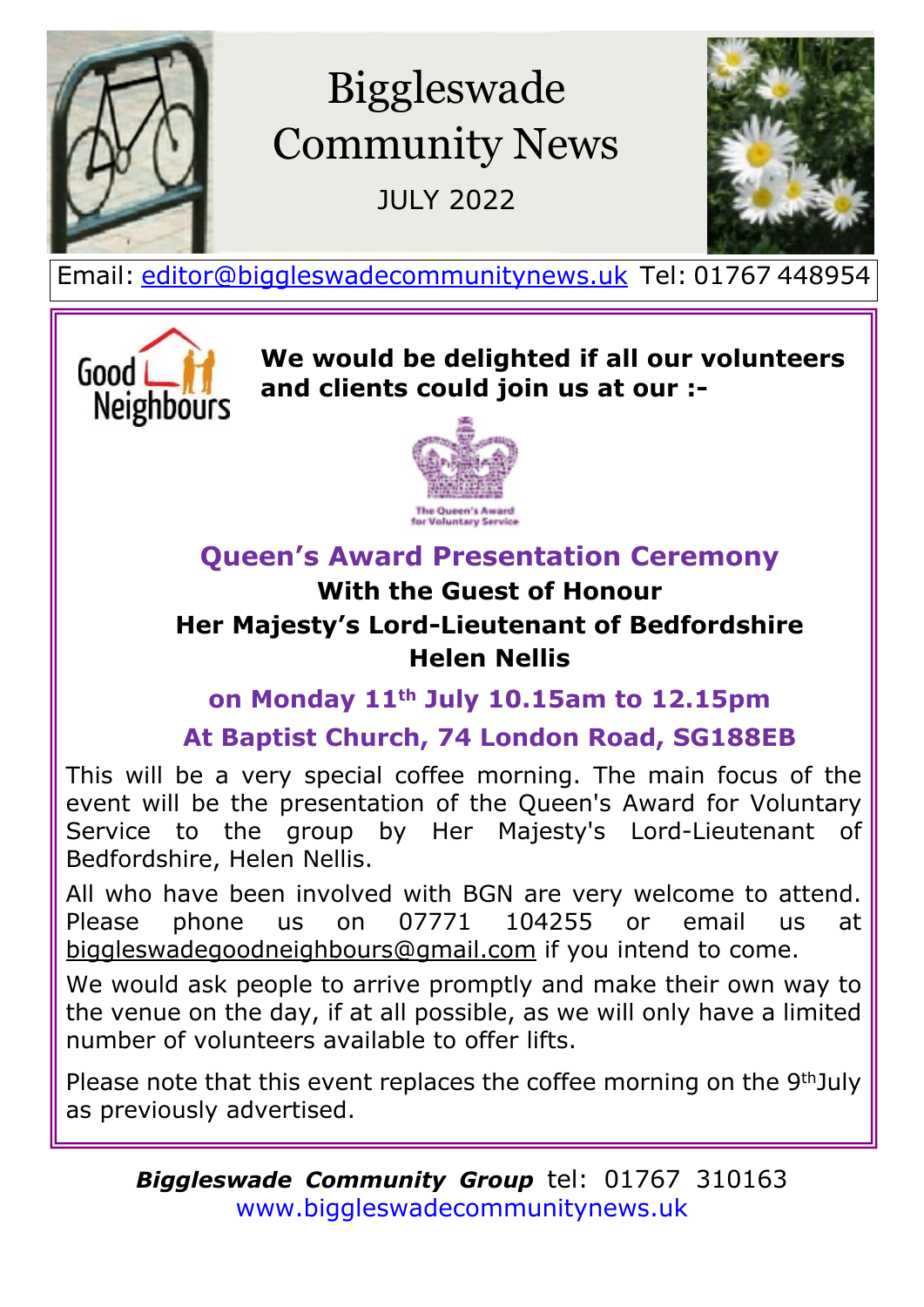# **NEWS FROM BIGGLESWADE ORGANISATIONS**



**Biggleswade Scout Group** 

Nick Gurney attended the annual Royal Garden Party hosted by members of the Royal Family on Wednesday May 25 at Buckingham Palace. Each year the Queen hosts a garden party to honour

and recognise public service. Nick was nominated to attend the Royal event by the Bedfordshire Lord Lieutenant in acknowledgment of his services to Scouting and the community.

Over almost 40 years Nick has volunteered his time to support Scouting in Biggleswade. He has organised and put on numerous Gang Shows, involving hundreds of children and leaders. He has taken part in charity events, camps, tree planting, and so much more to help enrich individuals lives for the better. One of his notable achievements is the naming of Baden Powell Way in the Kings Reach estate.



Nick said "The Royal Garden Party was an honour to attend and an amazing day. I went with my wife Babs, who is a Brown Owl in Biggleswade Guiding and who has supported me over the years". Nick's daughters, family and friends are all incredibly proud of him and are very happy that he was able to attend one of the famous Royal Partys.



**Biggleswade Living Streets** is a local branch of the national charity. We are only the 2nd Living Streets group in Bedfordshire and we aim to help people make the choice to walk and cycle more often, and to campaign to make our streets safe and accessible for everyone. We also organise walks and rides for people at all levels and on the 9th June we did our first bike

ride taking in 4 miles of the Greenway. Aimed at beginners, this ride was at a very gentle pace. Look out for future events. Get in touch to hear more about what we are doing, join our mailing list, or just say hello at <Biggleswadegroup@LivingStreets.org.uk>, Biggleswade Living Streets on Facebook or our website <www.EnjoyBiggleswade.co.uk> Happy walking, wheeling, scooting or cycling.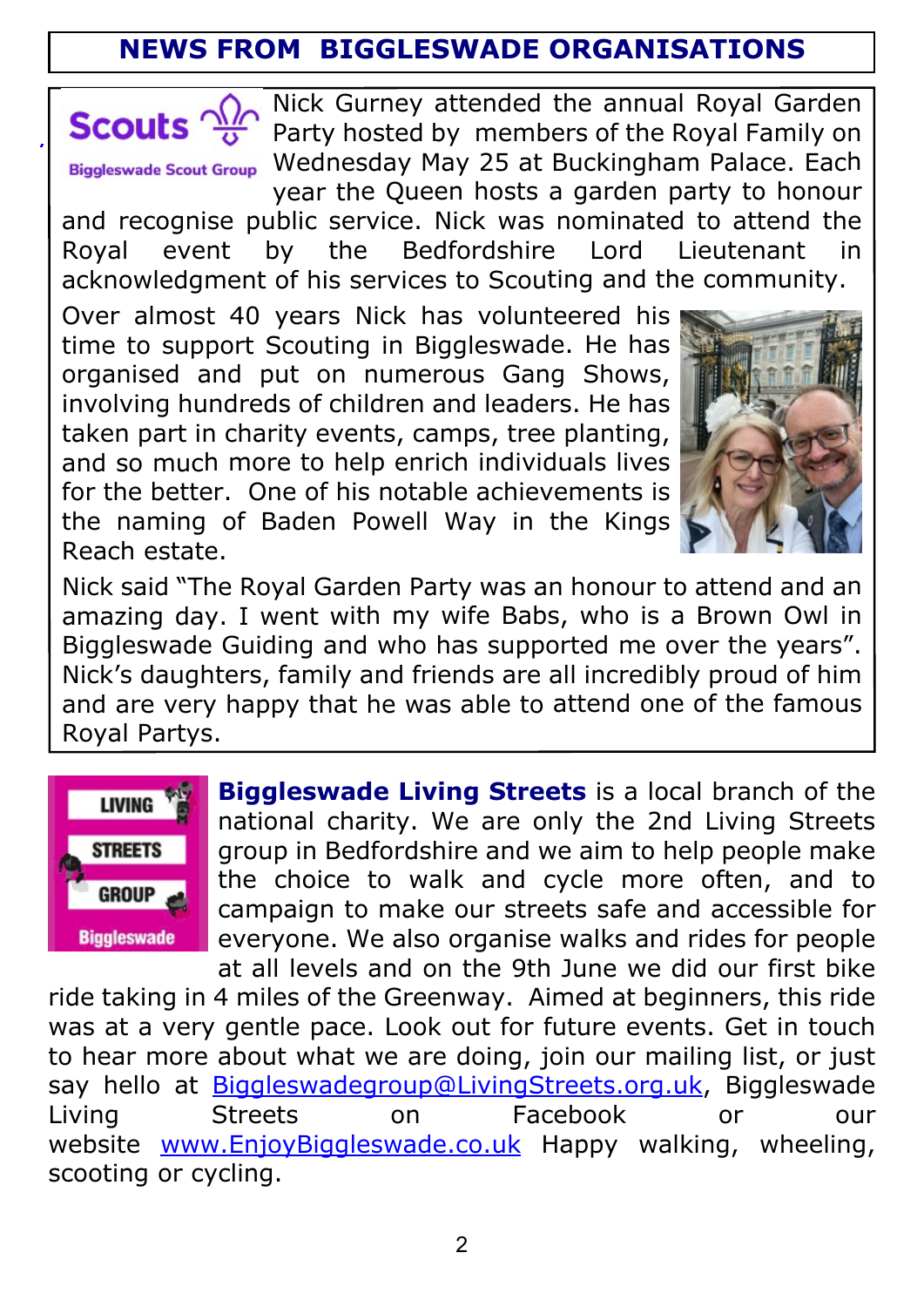

A few years ago I was asked "If I had ever thought of joining Rotary". I replied, "It's a professional businessmen's club isn't it? I don't think women can join. You had better

check your details and get back to me." My answer was ridiculous of course and the person asking me knew that he was right and well within the membership rules of the club.

However, he left it a couple of weeks and asked me again. He told me the club meets every week for lunch and then continues with a meeting, discussion, a speaker or activity. I knew nothing about Rotary but joined and have learnt all about it by going to the meetings. It is the best thing I have ever done and I can recommend it.

Our members meet on a Tuesday lunchtime for the first three weeks of the month and in the evening on the fourth Tuesday.We have a one course meal and tea or coffee. I enjoy it and I have done many things and met many people I would not have done if I had not joined. If you feel like trying something new, plan to come along to a few meetings. You can come for a few weeks to try it before joining, or attend the meeting without having a meal if that is what you would rather do. If Tuesday lunchtime does not suit, we would still like to hear from you as we are considering other options and changes to our meetings to suit new members. If you would like to book in for lunch or would just like further information contact Barbara on 01767 601813 or email [Biggleswaderotary@hotmail.com](mailto:Biggleswaderotary@hotmail.com) We look forward to hearing from you.



**FAB (Future Action Biggleswade)** are planning an event in the Market Square on Sunday 25th September 2022 (10:30am - 2:30pm) as part of the Great Big Green Week. This took place for the first time in 2021 and is a nationwide event focusing on community action to tackle

climate change and protect the natural environment. It is being organised by The Climate Coalition which includes a number of well-known organisations such as the National Trust, RSPB, Fairtrade Foundation, The Salvation Army, Plantlife, Surfers Against Sewage and many others. See<https://greatbiggreenweek.com> Local organisations with"green"connections are invited to have a

stall at the event free of charge.To book or ask for more information please email <fab@fabweb.org.uk>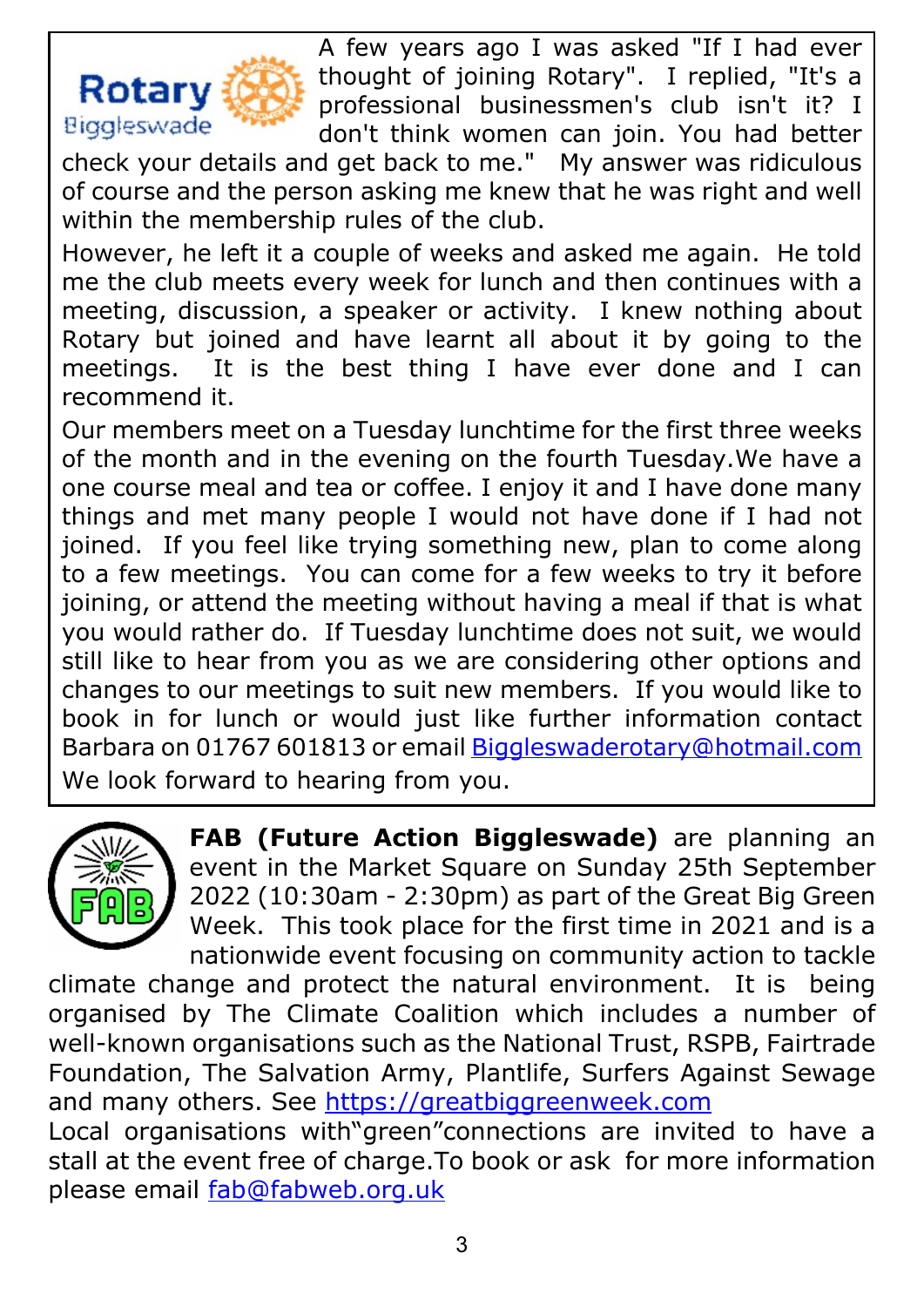

Can you help Preen find a new building? The current **n** one is falling apart - leaking roof, windows falling out, cracked walls - and with the glass roof it is baking in Reuse it. Donate it. Summer and cold in winter. It would cost £800 a week 0844 99 343 99 to heat the space this winter! They love where they are

now - but the buildings are beyond repair and they don't own the site so can't raise funds to redevelop it.

Biggleswade is an amazing community and they are really proud of the small (but important) contribution they make here. They would be very sad to move away - but have now got to seriously consider places like St Neots, Hitchin, Bedford or Letchworth where there are plenty of large buildings, cheaper rents and lots of people who would use them. They have to make a final decision about the future in September - so they can plan for the busiest winter months.

After 5 years of trying, this is really a last-ditch attempt to find a suitable base in Biggleswade. They are open to any suggestions, will listen to all advice and work whatever hours are necessary to stay local. Can you help ? [Kathy@preencic.org](mailto:Kathy@preencic.org) 07971 317757



**Traditional Sweet Shop** with a modern twist



An impressive selection of sweets for all tastes and occasions.

> **Abbots Walk** Biggleswade **SG18 OLF**

### **WHAT'S ON**

**Friday July 1 - Sunday 3**. St Andrew's Festival 2022.

**Saturday July 9** Craft Fair Biggleswade Social Club.

**Sunday July 17** (Not Strictly) Jazz. Tickets £20 incl wine or soft drink and refreshments. For tickets phone Sarah on 01767 312176.

**Saturday July 16** Dunton Car Boot Sale.

**Thursday July 28** Light Lunch at Trinity Methodist Church, Noon - 1.30. Homemade Soup with a roll, a slice of cake and tea or coffee for only £5.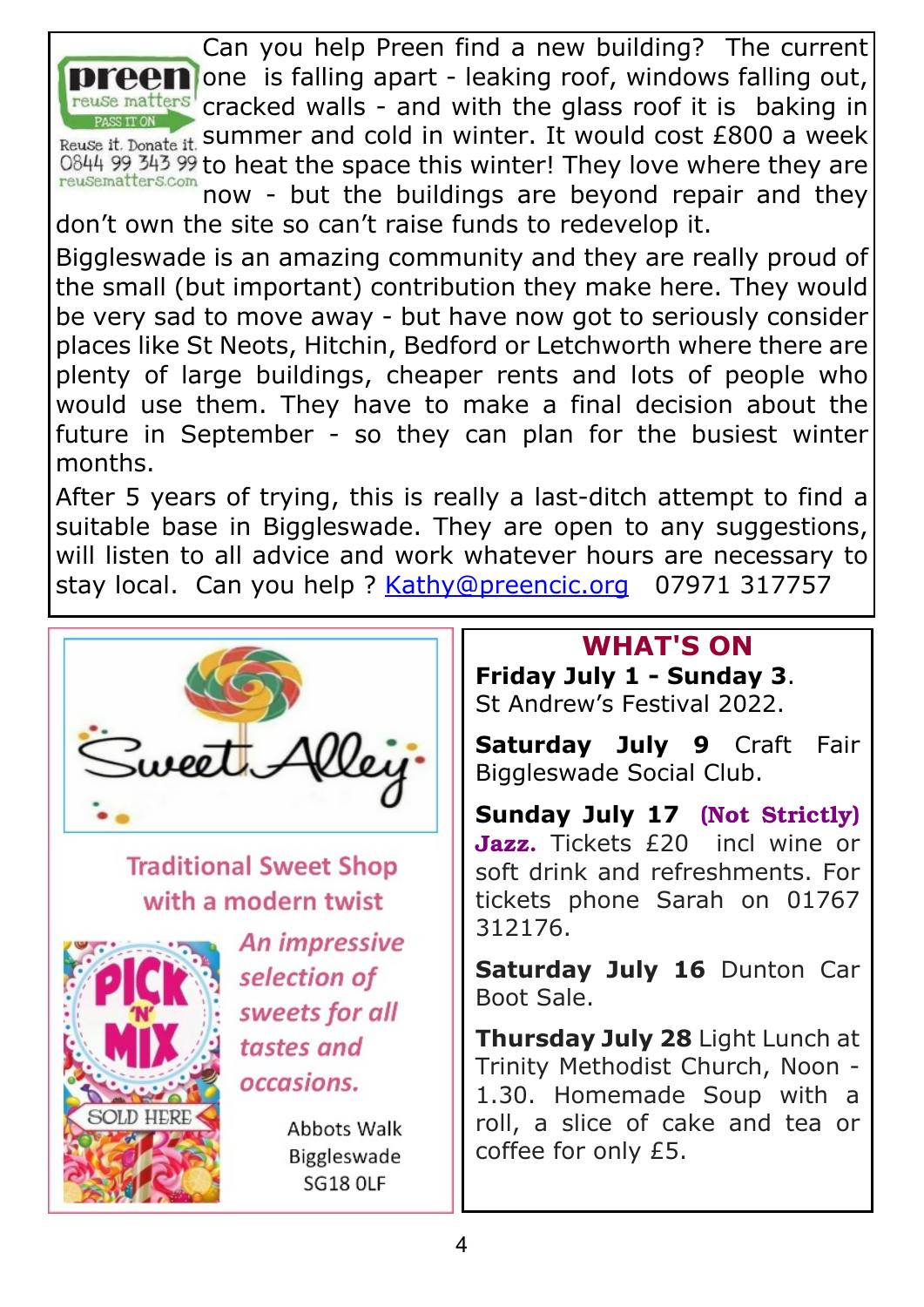

BIGGLESWADE TOWN COUNCIL COMMUNITY GRANTS

Biggleswade Town Council (BTC) acknowledges the significant contribution that community clubs, charities and other organisations make to enrich and improve the quality of life of so many residents in

Biggleswade. BTC has funds available to support the operation and development of these highly valued services.

The Town Council has a grants application process and is pleased to receive applications for financial assistance from these groups when it is apparent that Biggleswade Town residents will benefit from the support provided. Limited funds are available.

All applications can be completed on the Town Council's website at [https://biggleswadetowncouncil.gov.uk/services/grants]( https://biggleswadetowncouncil.gov.uk/services/grants)

They will all be considered without prejudice on an individual basis. Important dates and details:

There will be two grant application cycles per year.

**June to August** cycle - deadline is 31<sup>st</sup> August.

For **September to December** cycle - deadline is 31<sup>st</sup> December.

The completed forms should be sent to the BTC offices at: Biggleswade Town Council, The Old Court House, 4 Saffron Road, Biggleswade SG188DL

or by email to: enquiries@biggleswadetowncouncil.gov.uk

For more information, applicants can phone 01767 313134 or email [enquiries@biggleswadetowncouncil.gov.uk](mailto:enquiries@biggleswadetowncouncil.gov.uk) with any questions regarding the process. Applications are considered by the Finance and General Purposes Committee.

Grants which have been awarded to successful applicants in April 2022 can also be viewed on their website.



Another successful Biggleswade Duck Race run by the Biggleswade Carnival Group raised £1400 which will be distributed to local good causes.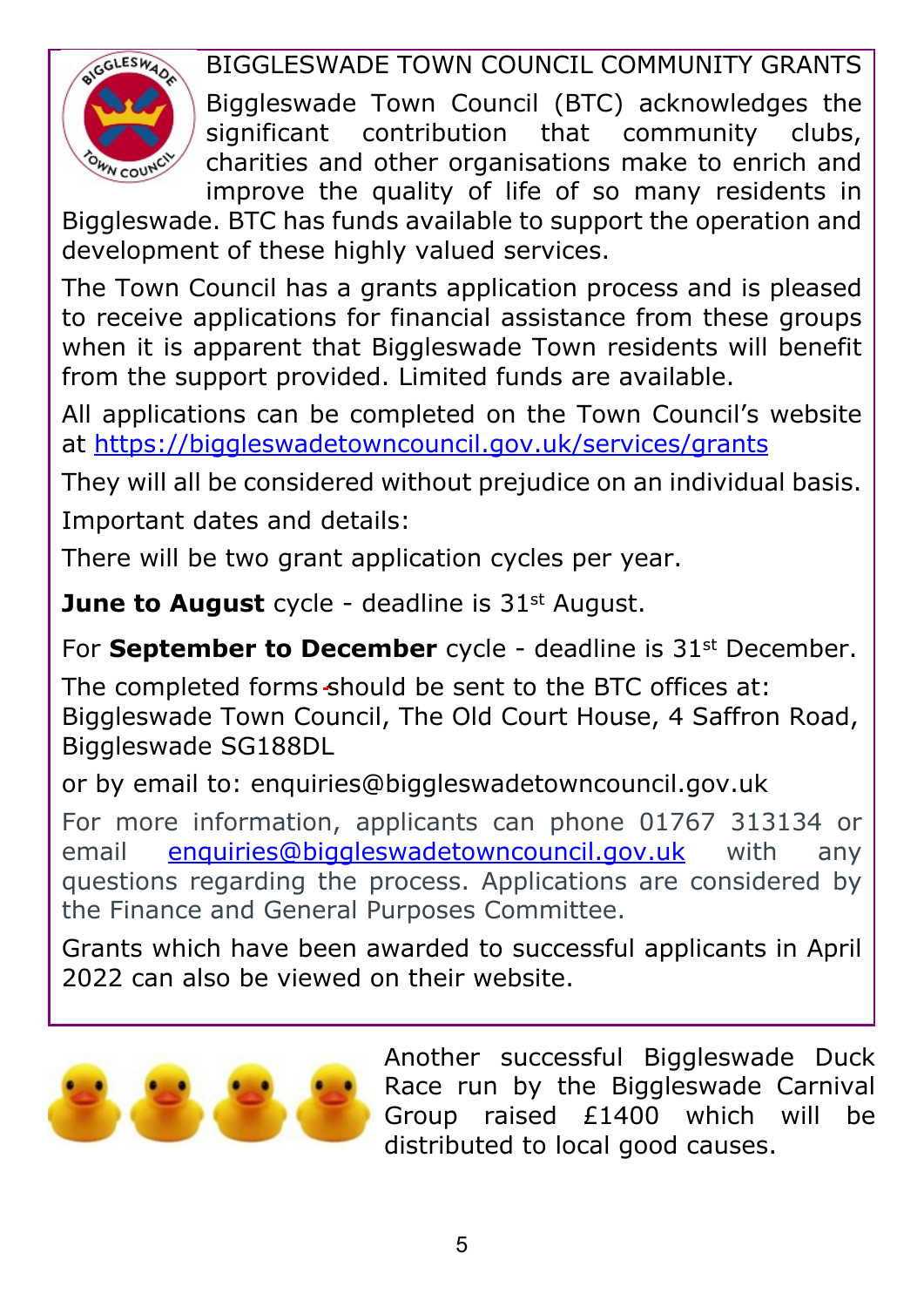#### **72nd ANNUAL CYCLE RACE 1pm SATURDAY 9TH JULY FAIRFIELD SPORTS GROUND, FAIRFIELD ROAD, BIGGLESWADE**



In 1886 Dan Albone built his Ivel Racing Bicycle. This was a 27lb piece of equipment. We are now 136 years on and whilst Dan Albone is no more the spirit of the bicycle racing goes on. On 9th July 2022 there will be the 72<sup>nd</sup> running of cycle racing on the Fairfield Sports Ground, Fairfield Road, Biggleswade. This year the programme includes the Ladies

National Championship being held over 5 Km. Not to be outdone the men will be competing in the two National Leagues, short distance and endurance. The first of these events will be held over 600metres and the latter over 8Km.

The Biggleswade Sports have over the years moved away from mixed programmes to wholly cycle racing. Dan Albone may well have been interested in where cycles have changed, from being made of mainly steel construction to the present rather lighter carbon fibre and aluminium bikes seen today. The weight would have rather surprised Mr Albone with the cycles reducing from his 27lbs to a current 9 Kg. Interestingly 8.6 Kg is the Union Cyclism International's minimum weight for track bicycles . The cycles in the photograph will have the usual treaded tyres used in grass track racing. The bicycles themselves will only have one (fixed) gear and do not have brakes other than the one gear on the bicycle that does not freewheel as a normal road cycle.

Over the years the event has metamorphosised from being an athletics meeting, to being a local show, to its present format of being a 100% cycling meeting. Over the whole of this period Des Ball of Biggleswade has been involved, initially as an athlete, to being an organiser to be, as he is at present, an essential part of a Biggleswade event. Des marks to track, arranges the PA, runs the raffle, aids in the catering and collects sponsorship. In an age where many sports are finding the organising of events ever more difficult, Des's commitment at the ripe age of 95 years is a true inspiration to organisers in general.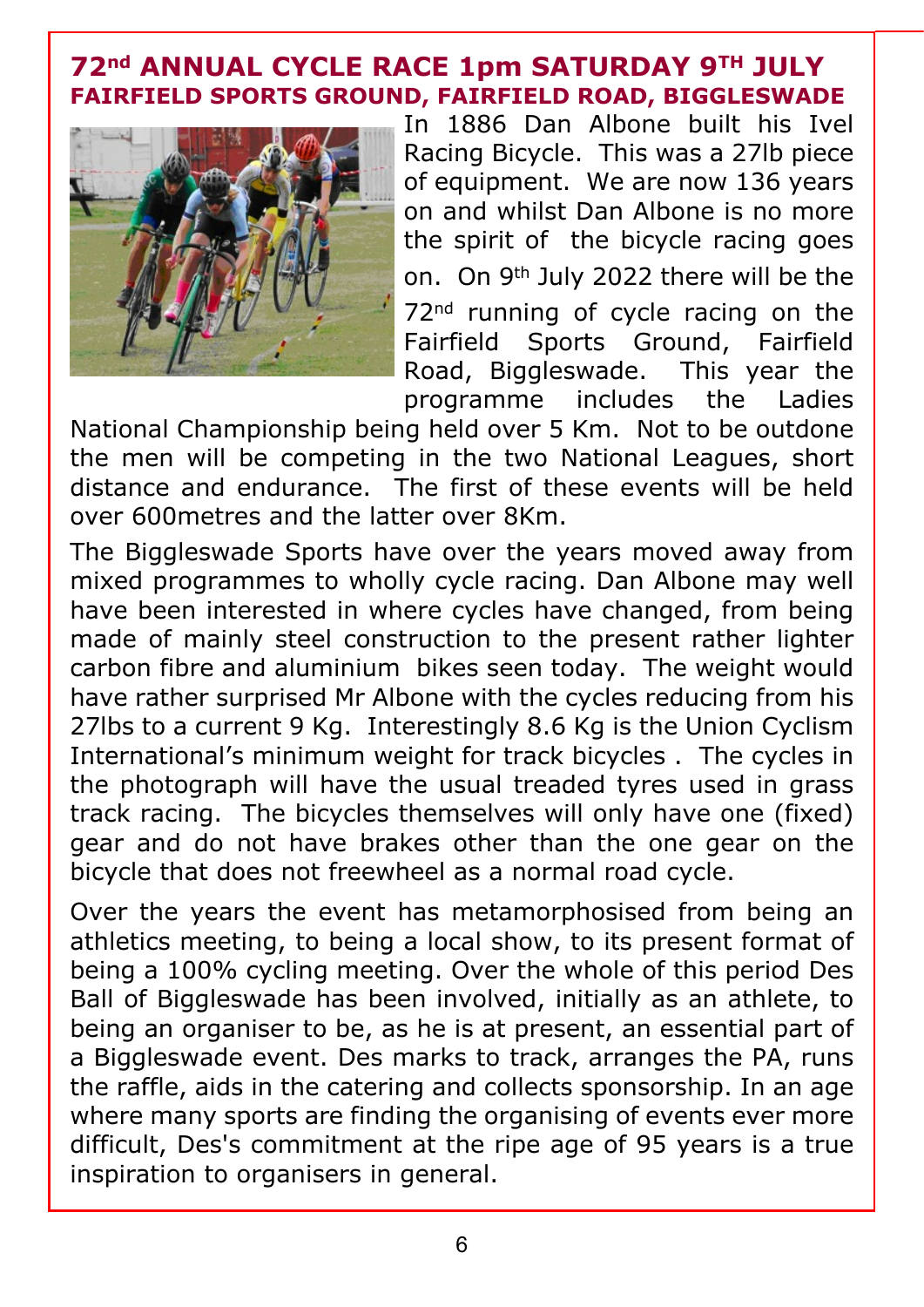**Editors Note:** We are so pleased to be able to include details for this year's cycle meets, as cycling and Dan Albone are a major part of our heritage. So much so that some local groups, including our own, have taken the cycle as our logos. Des Ball is an inspiration to many of us, as he is involved in a number of different groups and projects. He was instrumental in arranging the Lawrence Road Jubilee Street Party, which we are told was a great

#### **BIGGLESWADE GREEN WHEEL ON TV!**



In the 31st May (series 22 ep 52) edition of BBC's Escape to the Country, its presenter was helping a St Albans couple to look for a more rural home within Bedfordshire. The properties chosen were all nearer to the Northamptonshire border and in the end their couple decided it was just too long a journey back to South Hertfordshire and North London. In each episode the presenter also focusses on an area of the chosen county and this time it was

Biggleswade! Perhaps properties in our own picturesque villages may have been a better idea!

Showcasing the Biggleswade Green Wheel its presenter spoke to Cliff Andrews, deputy CEO of Bedfordshire Rural Community Charities, (BRCC) and to Janette Sibley from the Central Bedfordshire Walks for Life programme- both well known local residents. They spoke of the openness and beauty of the countryside on our doorstep and the Green Wheel circular walk.

Many people move to our town for various reasons, not least for its affordable housing and the good A1 road link back to South Hertfordshire and London's tube network. For some of us a more urban facilities setting may be preferred, but still with green fields on our doorstep.

*REMEMBER – if you can't access the Internet ring us on 01767 448954 and we will try to assist.*

*Or if you can go to [www.biggleswadecommunitynews.uk](https://www.biggleswadecommunitynews.uk) for updates.*